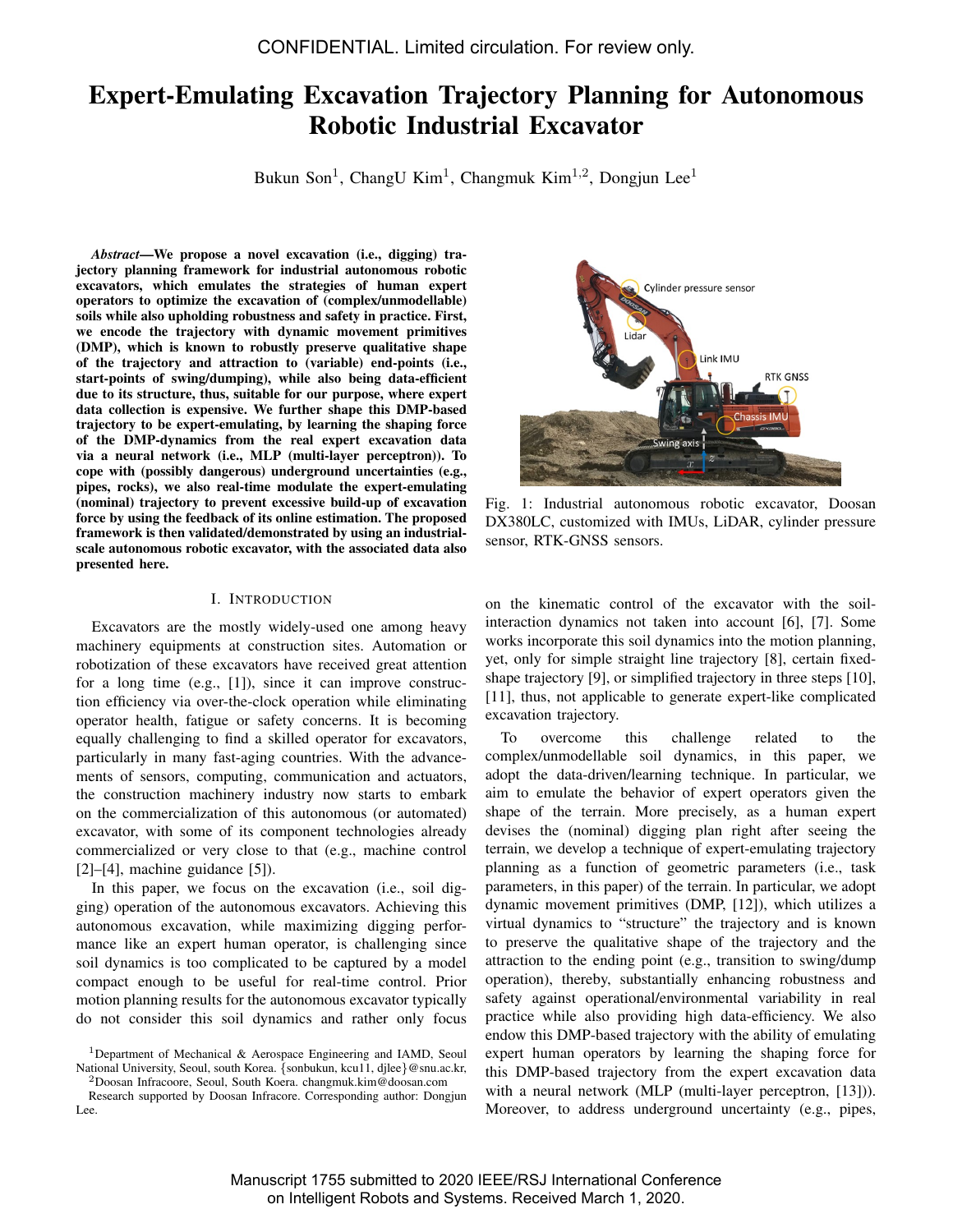

Fig. 2: Configuration of the industrial autonomous robotic excavator, Doosan DX380LC

rocks), we also add, on this DMP-based expert-emulating trajectory, the modulating force, which real-time adjusts the trajectory to prevent excessive excavation force buildup by feedbacking the estimate of excavation force. It is noteworthy to emphasize that our proposed framework, to be demonstrated with real machines [cite], where some unstable behaviors can result in costly damages to the machines or even in human casualty, is chosen with the robustness and safety as the foremost requirements, which we believe is utterly important for autonomous excavators, as, for them, no intervention by a (sensory-rich) on-board human operator is possible whatsoever. This also directs us to choose the techniques of DMP and MLP instead of more advanced/recent schemes, as they are known to be robust and well-behaving in many real applications. The results of this paper have been successfully demonstrated using real construction machines [14], [15]. To our knowledge, this current paper proposes the very first result of expert-emulating trajectory planning and its real demonstration with an industrial-scale autonomous robotic excavator.

The rest of the paper is organized as follows. System description and some preliminary materials about DMP and force estimation are introduced in Sec. II. Nominal excavation trajectory learning from the expert operation data is proposed in Sec. III, and its online modulation with the real-time excavation force feedback explained in Sec. IV. Experimental results to validate our proposed algorithm are presented in Sec. V, followed by some concluding remarks in Sec. VI.

#### II. PRELIMINARY

#### *A. System Despription*

The autonomous robotic industrial excavator, we consider in this paper, is the commercial Doosan DX380LC as shown Fig. 1, which is customized with additional actuator (i.e., motors directly commanding the joystick to control the MCV (main control valve [16]) and sensors (i.e., IMU (inertial measurement unit) attached at each boom, arm and bucket links to measure their angle, cylinder pressure sensors, and RTK-GNSS (real-time kinetic global navigation satellite systems) to

measure the pose of the cabin, and a Velodyne Puck VLP-16 LiDAR (light detection and ranging) sensor to scan the terrain to excavate). See Fig. 2.

In this paper, we assume the excavator motion is only within its sagittal plane, since, during the excavation, which is the focus of this paper, the swing motion is typically not involved. Further, here, we only consider the problem of expert-emulating trajectory planning with the low-level joint angle control already taken care of by manufacturer-provided PI (proportional-integral) control with IMU-feedback. The motion of the excavator can then be specified by  $\theta =$  $(\theta_{boom}, \theta_{arm}, \theta_{bucket}) \in \mathbb{R}^3$ , which defines a configuration of the excavator in the sagittal plane (i.e.,  $SE(2)$ ). Another configuration can be defined to be  $q = (p_x, p_y, \phi) \in SE(2)$ , where  $p_x$  and  $p_y$  are the position and  $\phi$  is the orientation of bucket tip related to the inertia frame  $O$ , whose origin is located at the floor-center of the excavator - see Fig. 2. With no redundancy, we then have one-to-one mapping between  $\theta \in \mathbb{R}^3$  and  $q \in SE(2)$ . In the following, we will mostly utilize  $q \in SE(2)$ , while  $\theta \in \mathbb{R}^3$  only for the real-time excavation force estimation.

## *B. Dynamic Movement Primitives (DMP)*

DMP is widely used for learning and representing movements in robotics [12] [17]. It expresses a trajectory as a nonlinear external force applied to the unit mass criticallydamped system. In this paper, we assign scalar DMP dynamics to each of  $p_x$ ,  $p_y$ , both of which share the common clock signal  $s \in [0, 1]$  with the following dynamics.

$$
\tau \dot{s} = -\alpha_s s \tag{1}
$$

where  $\tau > 0$  and  $\alpha_s > 0$  are parameters defining the temporal scaling of s, and  $s(0) = 1$ . The scalar DMP dynamics for each  $p_x$  and  $p_y$  then has the following form:

$$
\tau \ddot{y} = \alpha_y (\beta_y (y_g - y) - \dot{y}) + f(s) \tag{2}
$$

$$
f(s) = h(s)(y_g - y_0)s
$$
\n(3)

where  $y_0 \in \mathbb{R}$  is the initial point,  $y_g \in \mathbb{R}$  is the goal point,  $\alpha_y$ ,  $\beta_y > 0$  are the gains, and  $f(s) \in \mathbb{R}$  is the *shaping force*, which consists of a nonlinear function  $h(s) \in \mathbb{R}$  and spatial scaling factor  $y_q - y_0$ , with the goal-directed attraction guaranteed by multiplying a monotonically diminishing clock signal s. Here, we relate the DMP dynamics only to the behaviors of  $p_x$  and  $p_y$ , whereas that of  $\phi$  determined by the geometric relation between the bucket tooth and the digging trajectory - see Sec. III-C. In this paper, we use DMP with the shaping force  $f(s)$  to generate the (nominal) expert-emulating excavation trajectory - see Sec. III-B.

## *C. Coupling Movement Primitives*

DMP allows for online modulation through an additional modulation force called the coupling term (or *modulation force*, in this paper). The naive way for this is to directly add a coupling forcing term into the acceleration levels of the DMP [18], which however is known to possibly induce overshoot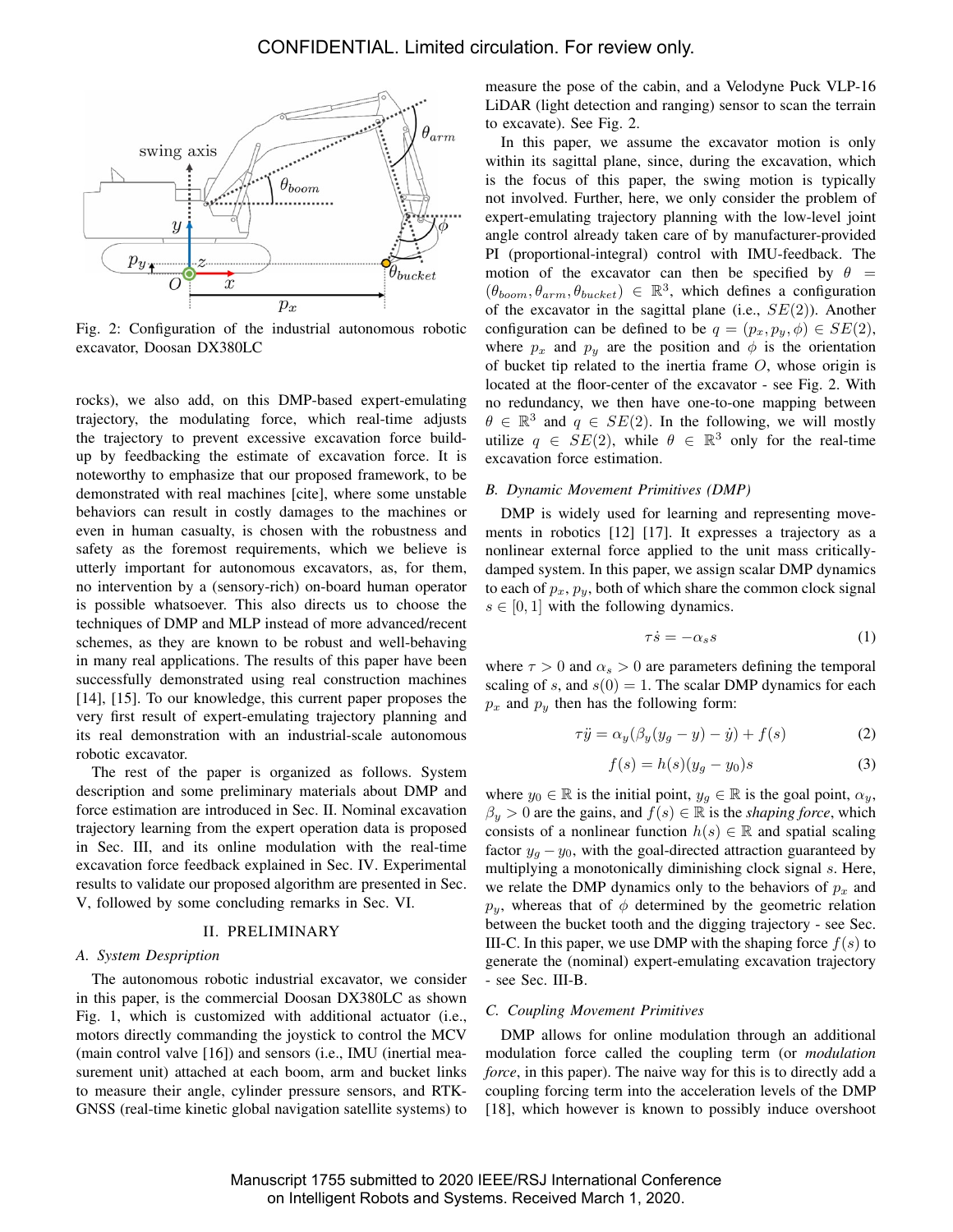behavior. To avoid this, the technique of coupling movement primitives is suggested to control the desired dynamics like a PD (proportional-derivative) controller by adding a coupling term to both the acceleration-level and velocity-level DMP dynamics [19]. In this paper, we use this technique by injecting the modulating force term  $C$  into the DMP dynamics (2) s.t.,

$$
\tau \dot{z} = \alpha_y(\beta_y(y_g - y) - z) + f(s) + c_2 \dot{C} \tag{4}
$$

$$
\tau \dot{y} = z + c_1 C \tag{5}
$$

where  $c_1$  and  $c_2$  are constant gains - see [19] for more details on the coupling movement primitives. In this paper, we utilize this technique of coupling movement primitives to realtime adjust the nominal trajectory with the excavation force feedback - see Sec. IV.

## *D. Excavation Force Estimation*

During excavation, it is possible to encounter with underground objects (pipes, rocks, etc.), which cannot be predicted only by visually observing the terrain. These objects, however, can pose significant perturbation to the autonomous excavator, and, consequently, danger to that. To avoid this, information about the excavation force is desired. To obtain this, the most straightforward option is to attach F/T (force/torque) sensor at the bucket joint, which is however considered not yet viable due to the reliability and cost concerns. Instead, in this paper, we utilize the momentum-based wrench estimator [11], [20] to real-time estimate the excavation force and adjust the nominal trajectory based on that information. More precisely, consider the dynamics of the excavator:

$$
M(\theta)\ddot{\theta} + C(\theta, \dot{\theta})\dot{\theta} + g(\theta) + F_s \text{sgn}(\dot{\theta}) + B\dot{\theta} = \tau_u + \tau_{ext} \quad (6)
$$

where  $\theta \in \mathbb{R}^3$  is the configuration of the excavator,  $M(\theta) \in$  $\mathbb{R}^{3\times3}$  is the positive-definite inertia matrix,  $C(\theta, \dot{\theta}) \in \mathbb{R}^3$  is the centripetal Coriolis vector,  $g(\theta) \in \mathbb{R}^3$  is the gravitational vector,  $F_s \in \mathbb{R}^{3 \times 3}$  and  $B \in \mathbb{R}^{3 \times 3}$  are the Coulomb and viscous friction matrices, and  $\tau_u, \tau_{ext} \in \mathbb{R}^3$  are the control input and the excavation torque (to estimate), respectively.

Since the excavation speed is typically relatively slowly, we can estimate the excavation torque  $\tau_{ext}$  using the momentumbased disturbance observer [20], which is given by

$$
\tau_{ext} = K_0(p(t) - \int_0^t (\tau_u - \tau_\mu - \beta(\theta, \dot{\theta}) + \tau_{ext}) ds - p(0))
$$
 (7)

with the generalized momentum  $p(t) = M(\theta)\dot{\theta}, \ \beta = g(\theta) - \dot{\theta}$  $C^{T}(\theta, \dot{\theta})\ddot{\theta}$  and,  $\tau_{\mu} = F_s$ sgn $(\dot{\theta}) + B\dot{\theta}$ . Note that (7) defines a first-order low-pass-filter equation for  $\tau_{ext}$ , for which we can directly measure  $\theta$ ,  $\theta$  with the IMUs and  $\tau$ <sub>u</sub> with the cylinder pressure sensors, whereas all the other terms can be identified via off-line parameter optimization. The excavation force  $f_{ext} \in \mathbb{R}^3$  in the q-space can then be computed by  $f_{ext} = J_{ext}^{-T} \tau_{ext}$ , where  $J_{ext} \in \mathbb{R}^{3 \times 3}$  is the Jacobian from the  $q$ -space to the  $\theta$ -space, which is non-singular for the range of excavator motion.



Fig. 3: The acquired expert excavation trajectories (eighteen data-set): (a) three rounds of consecutive excavation in flat and two different angled slopes; (b) modified training trajectory matching goal position  $y_q$  to equalize spatial scaling.

## III. NOMINAL EXCAVATION TRAJECTORY PLANNING WITH EXPERT EMULATION

## *A. Task Parameters Extraction*

We extract geometric features that represent the shape of the terrain (i.e., depth and slope), and use them as *task parameters* as the input to the nominal excavation trajectory planning. We choose to use these task parameters instead of applying end-toend learning algorithms directly to the point cloud data (PCD) of the LiDAR sensor, since they typically require very large amount of data for learning [21].

For this, we extract geometric features from a separate feature extractor to learn with a small number of expert data. Considering the motion of the excavator, the range of interest (ROI) of the relevant PCD is defined to be  $3\sim11$ m in the xdirection and -1.5∼1.5m in the z-direction - see Fig. 2. We also assume the default terrain shape as the sloped terrain, the most common in construction sites. Then, after flattening the PCD in the z-direction, the slope surface of the terrain is extracted by the following fitting operation in the  $(x, y)$ -plane:

$$
y(x) = ax + b - H(a(x_1 - x)(x - x_1)) - H(a(x - x_2)(x_2 - x))
$$
\n(8)

where  $H(w) := \frac{d}{dw} \max(w, 0)$  is the heaviside function,  $x_1, x_2$  are the initial and end points of the slop, and  $a, b$  are the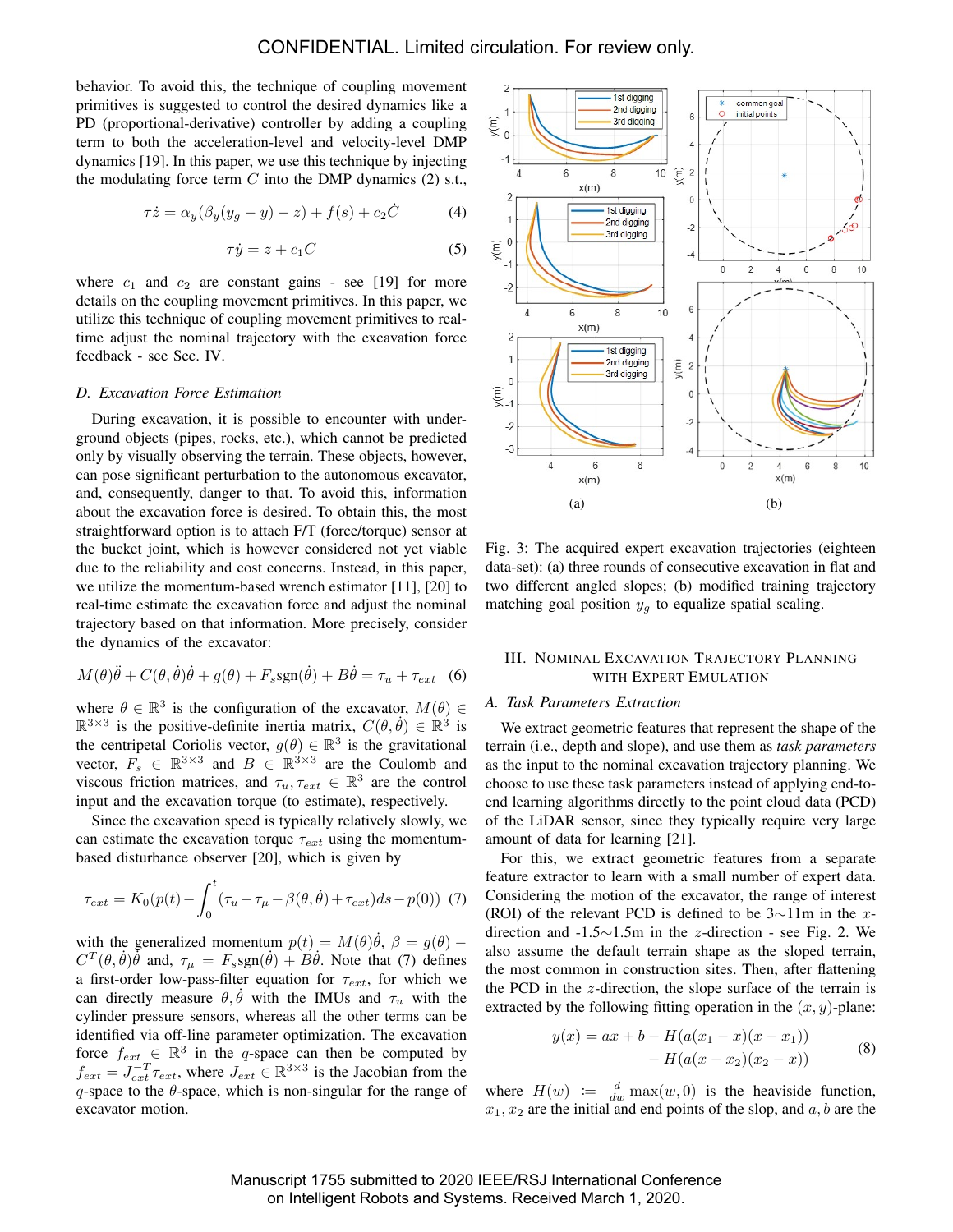

Fig. 4: An architecture of the learning and retrieving the nominal trajectory.

slope/offset parameters. We also fit the slope surface with the Gaussian function  $d \exp(-(x - x_o)^2/c)$  to extract the depth parameter  $d$  and the deepest point  $x<sub>o</sub>$  of the excavation terrain. We then choose the task parameters as the slope and the depth of the terrain, that is,  $T = (\theta_{slope}, d) = (\tan^{-1}(a), d)$ , which represent the terrain to excavate and serve as the input for the nominal expert-emulating excavation trajectory planning.

#### *B. Learning Nominal Expert-Emulating Trajectory*

The nominal expert-emulating excavation trajectory is produced by using the learning from demonstration based on the expert excavation trajectory data (each marked with its corresponding terrain task parameters). The expert trajectories are acquired in the flat terrain and also from the terrains with two different slopes (20.38 and 28.30 degrees) for two consecutive rounds of digging as shown in Fig. 3a, from which we can notice certain structured patterns. To learn this pattern of the expert excavation trajectories, we utilize DMP, whose high data-efficiency is well-suited for our purpose as obtaining expert data for excavation is expensive and the number of our data set is rather limited (i.e., two rounds  $\times$  three slopes = total eighteen data set).

The acquired data was normalized to facilitate learning. Temporal scaling is equalized among the nominal trajectories, and the sampling is executed in 800 steps with 100Hz during 8 second-internal, the average working time of expert data. To equalize the spatial scaling, a common goal is deduced through optimization that minimizes the difference between Euclidean distances from each initial position  $p_o \in \mathbb{R}^2$  to the goal position  $p_g = (p_{g_x}, p_{g_y}) \in \mathbb{R}^2$  by

$$
\min_{p_g, p_r} \sum_{i=1}^{n} \text{abs}(\|p_o - p_g\| - p_r)
$$
\n
$$
\text{s.t.} \quad x_l \le p_{g_x} \le x_u
$$
\n
$$
y_l \le p_{g_y} \le y_u
$$
\n
$$
(9)
$$

where  $p_r \in \mathbb{R}$  is the common distance between  $p_o$  (given from the data) and  $p_q$ ,  $x_u$  and  $x_l$  are the upper and lower bound of  $p_{g_x}$ , and  $y_u$  and  $y_l$  are that of  $p_{g_y}$ . We learn



Fig. 5: Definition of bucket angle  $\phi$ . (left) The bucket tooth and headings coincide but the bucket collide with the ground. (right) The bucket tooth and headings form the minimum angle avoiding collision.

the nonlinear term  $h(s)$  in the shaping force  $f(s)$  of (2)-(3) except the term  $(y_g - y_o)$  and the clock signal s. Then, the objective of the learning is to find a mapping function  $N:(s,T) \to h(s)$ . There are a variety of regression standards for learning the nonlinear function  $h(s)$ , and we apply a supervised learning via neural network, MLP (multi-layer perceptron), that is known to be robust among similar methods and can express the expert complicated/high-order excavation trajectory in complex soil with the multiple inputs.

The nominal trajectory generation of  $(p_x, p_y)$  for the training data are shown in Fig. 6. The trajectories are similar to that of the expert, suggesting proper leaning of the specific structured pattern of the expert trajectories of Fig. 3a. For each time-stamp, the RMS (root mean square) error for the position yields 0.51m, and the dominant reason for the error is that the initial position has an error of 0.42m.

#### *C. Retrieving Nominal Trajectory*

Now, note that the nominal DMP-based expert-emulating trajectory of Sec. III-B only specifies the motion for  $p_x, p_y$ , yet, the excavator possesses 3-DOF, thus, the redundancy occurs. To address this redundancy (to resolve  $\phi(p_x, p_y)$ ), we devise a bucket angle algorithm as follows. First, notice from Fig. 5 that, if the bucket teeth simply aligns to the velocity vector of the trajectory, the shaded part of the bucket will collide or press against the ground in Fig. 5. To minimize such interaction force, a bucket angle  $\phi$  is defined as the minimum angle between the bucket tooth and the trajectory velocity vector while the virtual triangle surrounding the bucket avoids the collisions as shown in Fig. 5. The algorithm contains the assumption that all soil in the trajectory passed is removed.

#### IV. FORCE-BASED ONLINE TRAJECTORY MODULATION

In this section, we acquire the excavation force data from the experts and propose an online trajectory modulation algorithm to prevent the excessive build-up of that excavation force. Since the nominal trajectory is the open-loop trajectory planning without considering interaction with the ground, problems can arise from various dynamic features of the terrain such as densities, shear strength, and flow velocity scale. The goal of the algorithm in this section is not to simply learn the expert's trajectory in position level but emulate the expert's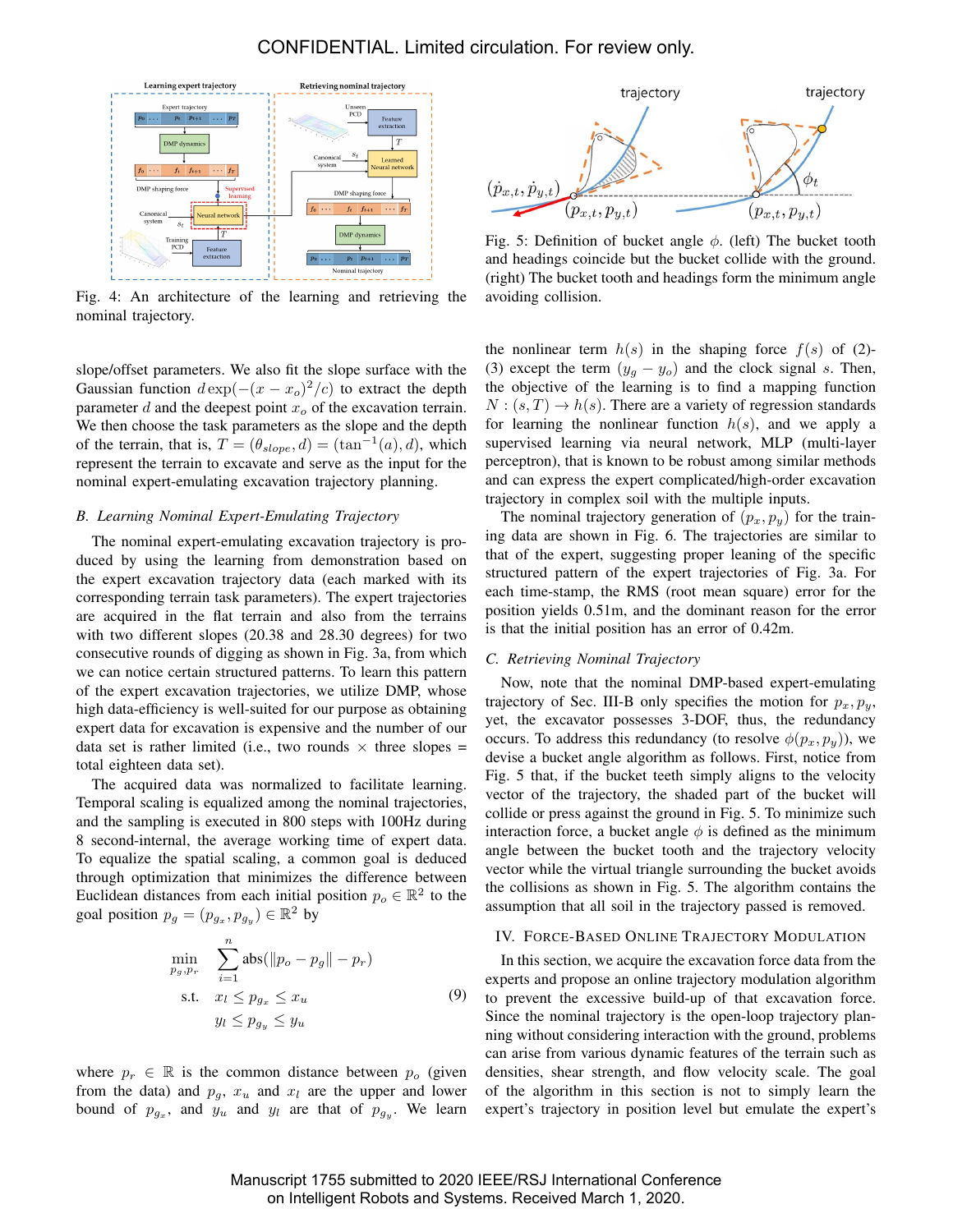

Fig. 6: Results of three times consecutive nominal trajectory retrieving in the training terrains from left to the right - top: flat terrain, middle: slope1, bottom: slope2

force-based trajectory modulation technique, which is assumed to be optimal. We find from the interview that the expert modifies the trajectory if a deeper excavation occurs than they modify the trajectory in real-time if they are excavating deeper than planned or the bucket received the excessive force from the soil. We also figure out that experts know expert can recognize how much the bucket is loaded by the response of the excavator from the joystick operation. In the previous force-based autonomous excavation studies, the force trajectory is defined by an engineer's intuition and is used for simplified trajectory and phase switching [10]. On the other hand, we have a remarkable difference in that we acquire the expert's contact force and also a completely free-form trajectory planning rather than a limited and simplified one.

#### *A. Expert Force Trajectory*

The contact force data from experts acquired consecutive three times digging on the flat and the slopes. We conduct a resample process and analyze the excavation force of experts in normalized dimensionless quantity, which is defined as  $F_{xcv} = ||F_x^2 + F_z^2||/k$  with normalized factor k. The noticeable feature of the expert force trajectory is the trapezoid pattern maintaining constant force as threshold in Fig. 7. The contact force threshold shows  $E(F_{xcv,flat}) = 1.62$ ,  $\sigma(F_{xcv,flat}) = 0.24$  in flat terrain, and  $E(F_{xcv,slope}) = 0.86$ ,  $\sigma(F_{xcv, slope}) = 0.43$  in slope.

#### *B. Online Trajectory Modulation*

We implement the coupling movement primitive in Sec. II-C to modulate the trajectory online based on excavation force. We assume that the excavation force decreases when the excavation trajectory changes shallower perpendicular to



Fig. 7: Raw external force data from experts, resampling data,mean and variance between each data during excavation. Top: flat terrain, bottom: slope terrain

the ground. To satisfy invariance property in DMP, we set the DMP coordinate that has the first coordinate as the line of the initial and the goal position and the second coordinate is perpendicular. Fig. 8 shows that the modulating force  $C \in \mathbb{R}^2$ perpendicular to the ground and divided  $C_x$  and  $C_y$  along the DMP coordinate  $(x_{DMP}, y_{DMP})$ . Under the assumptions, the following coupling movement primitive is formulated with  $w = F_{xcv} - F_{threshold}$  as

$$
\tau \dot{z} = \alpha_p(\beta_p(g - y) - z) + f(T, s) + c_2 \dot{C}_{DMP} \tag{10}
$$

$$
\tau \dot{y} = z + c_1 C_{DMP} \tag{11}
$$

$$
C(s) = \begin{cases} w & \text{if } w > 0\\ 0 & \text{otherwise} \end{cases}
$$
 (12)

$$
C_{DMP}(s) = \begin{bmatrix} C_x \\ C_y \end{bmatrix} = \begin{bmatrix} -C(s)\sin(\theta_{DMP} - \theta_{slope}) \\ C(s)\cos(\theta_{DMP} - \theta_{slope}) \end{bmatrix}
$$
(13)

with state y is the  $p_x$  and  $p_y$  relative to DMP coordinate and  $z$  is the velocity. We consider only positive force feedback for excessive force respecting in (12).

#### V. EXPERIMENT

We evaluate the suggested algorithm with the customized Doosan DX380LC described in Sec. II-A. We experiment the three times consecutive digging in flat and two different slopes. One angle of slope is 26.05 degrees which is interpolated task parameter of training data and the other is 32.2862 degrees extrapolated task parameter.

The embedded PC for trajectory planning utilizes Intel i7 2.7GHz NUC and composed ubuntu-based ROS architecture. CAN communicates with the excavator in the 100Hz communication cycle, obtains the excavator configuration information and transmits the trajectory planning information in q. Lidar is connected to Nvidia Jetson TX2 and transmits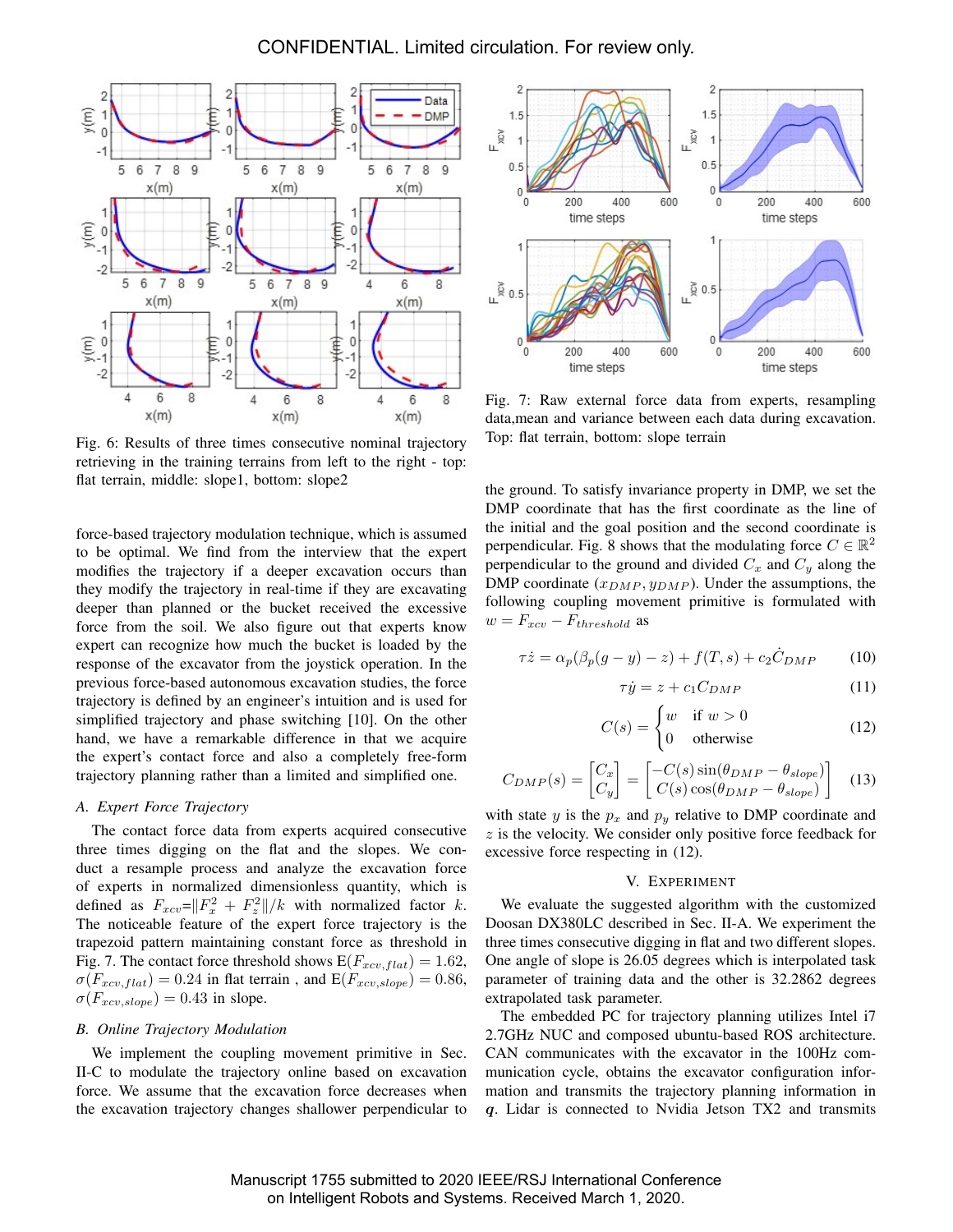

Fig. 8: Raw external force data from experts, resampling data, mean and variance between each data during excavation. Top: flat terrain, bottom: slope terrain



Fig. 9: Results of digging in flat terrain- left: plot of the three trajectories which operates deeper, right: each trajectory with  $y$ -dir flatten PCD before digging. The initial point is a yellow star.

PCD information to NUC PC in the 10Hz period. We set the threshold of the excavation as  $F_{th, slope} = 1.0 \times 10^5$ N and  $F_{th, flat}$ =1.5×10<sup>5</sup>N from experts force data. Hyper-parameters for coupling movement primitives are assigned as  $\alpha_p = 5.0$ ,  $\beta_p =$  $\sqrt{20}$ , c<sub>1</sub>=0.03, and c<sub>2</sub>=0.008.

## *A. Experimental Results*

The planned trajectories in the flat terrain are shown in Fig. 9. As shown in the figure, it adapts to changes of the depth from the consecutive excavations and generates deeper trajectories in series. Fig. 10 shows that the force trajectory in flat terrain has a trapezoidal pattern similar to the expert pattern that maintains a constant force at the maximum. In the flat terrain, the excavation force  $F_{xcv}$  is under the threshold, so the excavator plan the trajectory without online modulation. Weighing after digging measured with a momentum based observer marks 3.03 tons, 89.9% of the full bucket.

The nominal and modulated trajectory for the slope is shown in Fig. 11. The blue dotted lines are the nominal trajectory from the extracted task parameters and the red solid lines are the modulated trajectory based on the estimated excavation force. Comparing the excavation force of modulated trajectory in Fig. 12, the two of the excavation forces exceed above the threshold in both terrains, and the first and second trajectories are modulated to the shallower direction.



Fig. 10: External force data  $F_{xcv}$  during digging in flat terrain.



Fig. 11: Nominal trajectories and online modulating trajectories in slope 1 (top) and slope 2 (bottom) for consecutive three times excavations. The green area is digging inside the ground and the rest is booming up to designated goal point. The initial point is a yellow star.

Moreover, Fig. 12 highlights the performance of force feedback modulation compared to the nominal trajectory. Modulated red plots have a trapezoidal pattern with a similar tendency to expert force trajectory, while the nominal trajectories have a pattern that peaks at much higher excavation forces. The maximum excavation forces of nominal trajectory are 1.68 and 1.93 in each slope, and that of modulated trajectory are 1.25 and 1.38. Accumulated error for the force above the threshold from the nominal trajectory shows 1.72 and 2.40 times greater in each slope.

#### VI. CONCLUSION

In this paper, we propose a novel excavation trajectory planning algorithm, which can effectively learn and retrieve the expert's kinematic and dynamic strategy. The algorithm learns the expert trajectories interacting with complex soil model through DMP via neural network structure, so guarantees safety and robustness. Also, excavation force estimation and real-time trajectory modulation based on the force prevents excessive deep excavation and adapts to changes in the dynamic properties of the ground. We implement our approach and evaluate using the customized excavator in flat and angled terrains. Experimental results show that the suggested